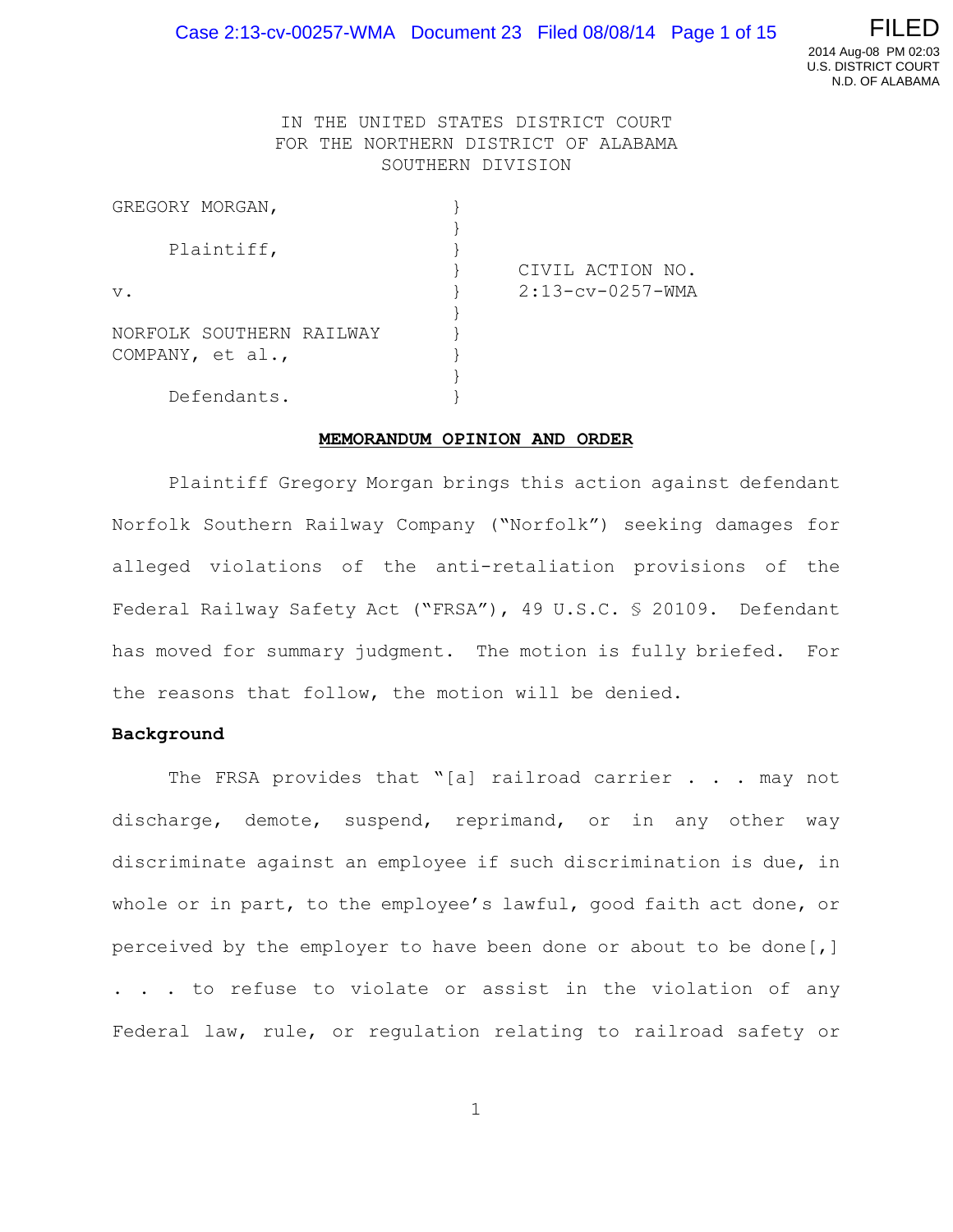### Case 2:13-cv-00257-WMA Document 23 Filed 08/08/14 Page 2 of 15

security." 49 U.S.C. § 20109(a)(2). The question in this case is whether plaintiff, a railroad employee, was demoted for refusing to fabricate safety violations for the sake of making his safety reports appear more thorough and impressive than justified by the facts. The parties are in agreement that such a refusal would be a protected activity under the statute, but disagree as to whether such a refusal actually occurred and, if it did, whether it was a contributing cause of the disciplinary action.

Plaintiff explains the events upon which he bases his action as follows: Defendant, a railroad company, desperately wanted to give the appearance that it was improving its safety standards. It thus instructed its Road Foremen of Engines ("RFEs"), including plaintiff, to find and report more safety violations, along with corresponding corrective action, on the trains they managed. Defendant went so far as to require a strict quota of safety violations to be reported and, in a raging, screaming fit, a supervisor specifically instructed plaintiff that if he was unable to meet the quota, he was to make violations up in order to do so. Plaintiff was unable to find enough violations to satisfy his bosses, and did not want to malign the loyal engineers working under him by writing up errors that they didn't actually commit. He therefore refused to meet defendant's reporting quota. Defendant responded by "transferring" him to a position in a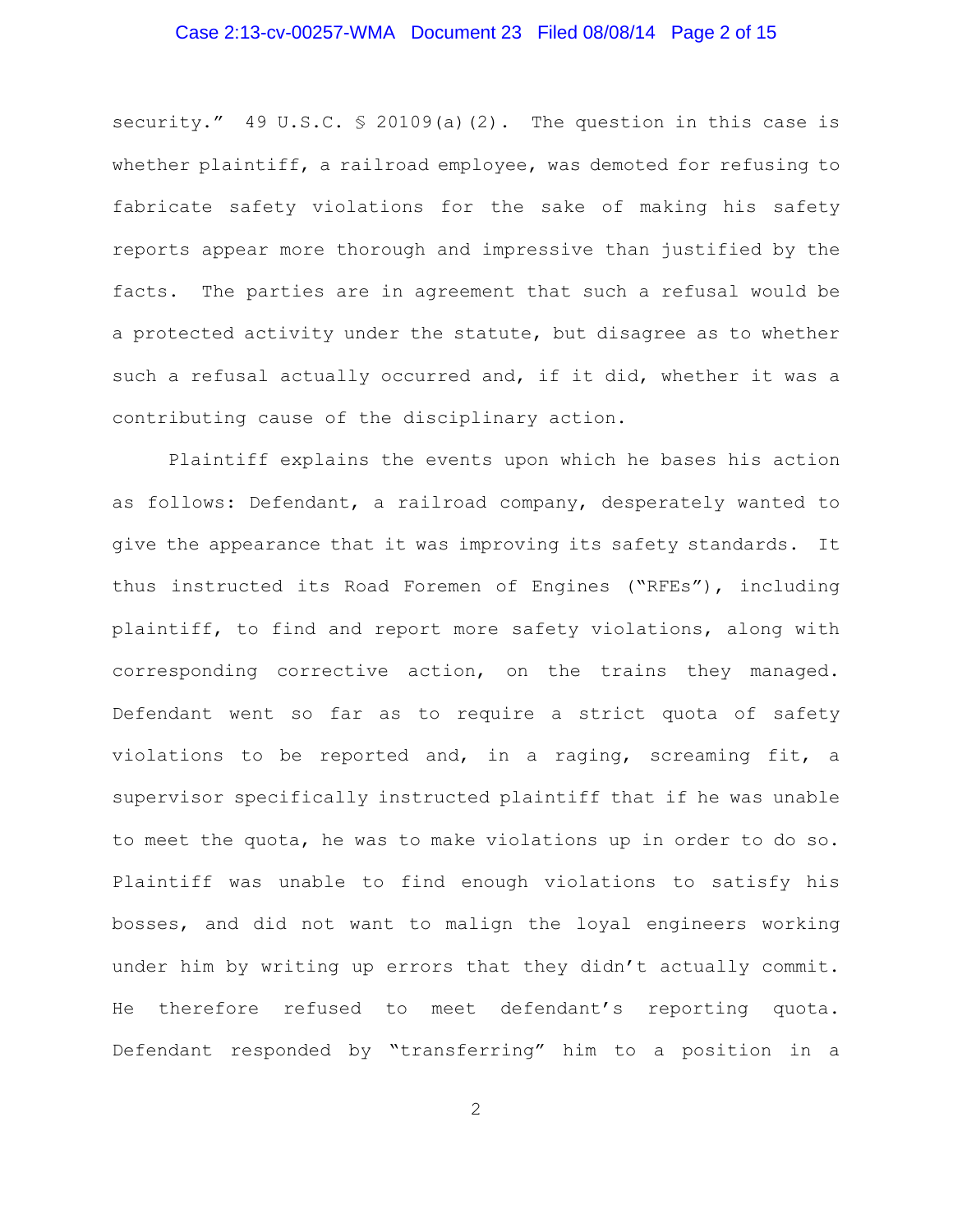# Case 2:13-cv-00257-WMA Document 23 Filed 08/08/14 Page 3 of 15

different state, with a lower rank and lower pay. Plaintiff chose to resign instead of accepting the transfer. He claims constructive discharge.

Defendant has an entirely different spin. Yes, defendant told plaintiff to find more safety violations, but why wouldn't it? After all, the primary purpose of the RFE position is to uncover safety violations. Plaintiff reported by far the lowest number of safety violations of any RFE with the company, a fact made more alarming by the fact that, during the time period at issue here, plaintiff's division was suffering a spike in train derailments, with dire risk to the lives and property of employees and the public. Time and time again, plaintiff attributed these derailment incidents to unavoidable equipment malfunction and the like, though when defendant reviewed incidents with plaintiff, it was always able to find safety violations that plaintiff had overlooked. Defendant tried everything it could think of to improve plaintiff's performance. It "encouraged" him, perhaps harshly, but without imposing an actual "quota," to include more safety violations in his regular reports. It went over specific incident reports with him in painstaking detail. It scheduled him for two "Performance Improvement Plans" ("PIPs"), which are essentially corrective trainings. Plaintiff performed poorly in both PIPs, and his performance never improved. Defendant strongly implies that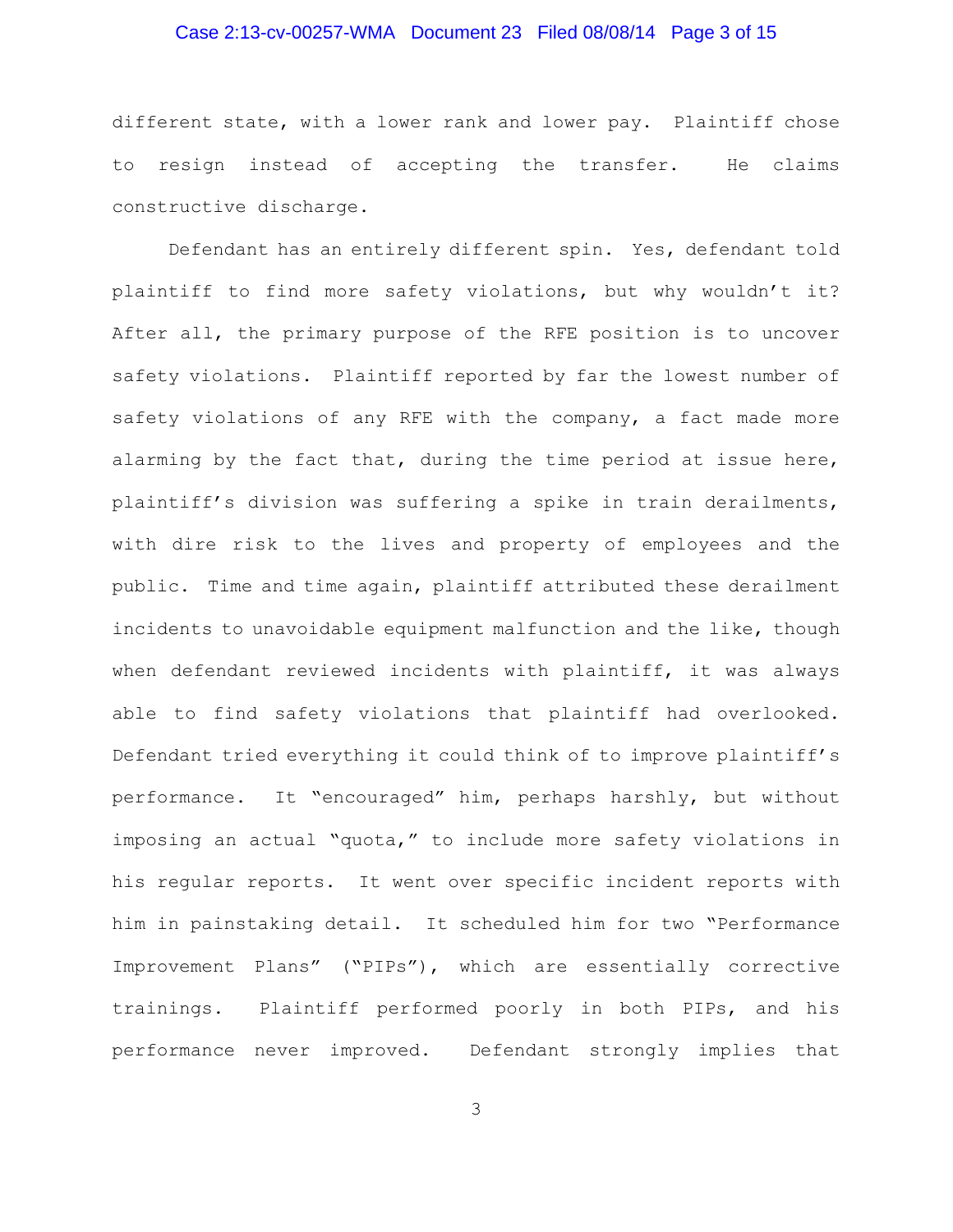### Case 2:13-cv-00257-WMA Document 23 Filed 08/08/14 Page 4 of 15

plaintiff is the type who simply can't be bothered with paperwork. At last, defendant had no choice but to transfer plaintiff to a position he was better suited for.

### **Analysis**

The anti-retaliation provisions of the FRSA are recent additions to the statute, and have never yet been interpreted in this circuit. This court finds persuasive and therefore follows the analysis of the statute employed by the Third Circuit in *Araujo v. New Jersey Transit Rail Operations, Inc.*, 708 F.3d 152, 156-57 (3d Cir. 2013). As the Third Circuit explained, "[t]he FRSA incorporates by reference the rules and procedures applicable to Wendell H. Ford Aviation Investment and Reform Act for the 21st Century ("AIR–21") whistleblower cases." *Id.* at 157 (citing 49 U.S.C. § 20109(d)(2)(A)). Under this framework, "an employee must show, by a preponderance of the evidence, that '(1) she engaged in protected activity; (2) the employer knew that she engaged in the protected activity; (3) she suffered an unfavorable personnel action; and (4) the protected activity was a contributing factor in the unfavorable action.'" *Id.* (quoting *Allen v. Admin. Review Bd.*, 514 F.3d 468, 475–76 (5th Cir. 2008)). Once the employee does this, "the burden shifts to the employer to demonstrate 'by clear and convincing evidence[] that the employer would have taken the same unfavorable personnel action in the absence of that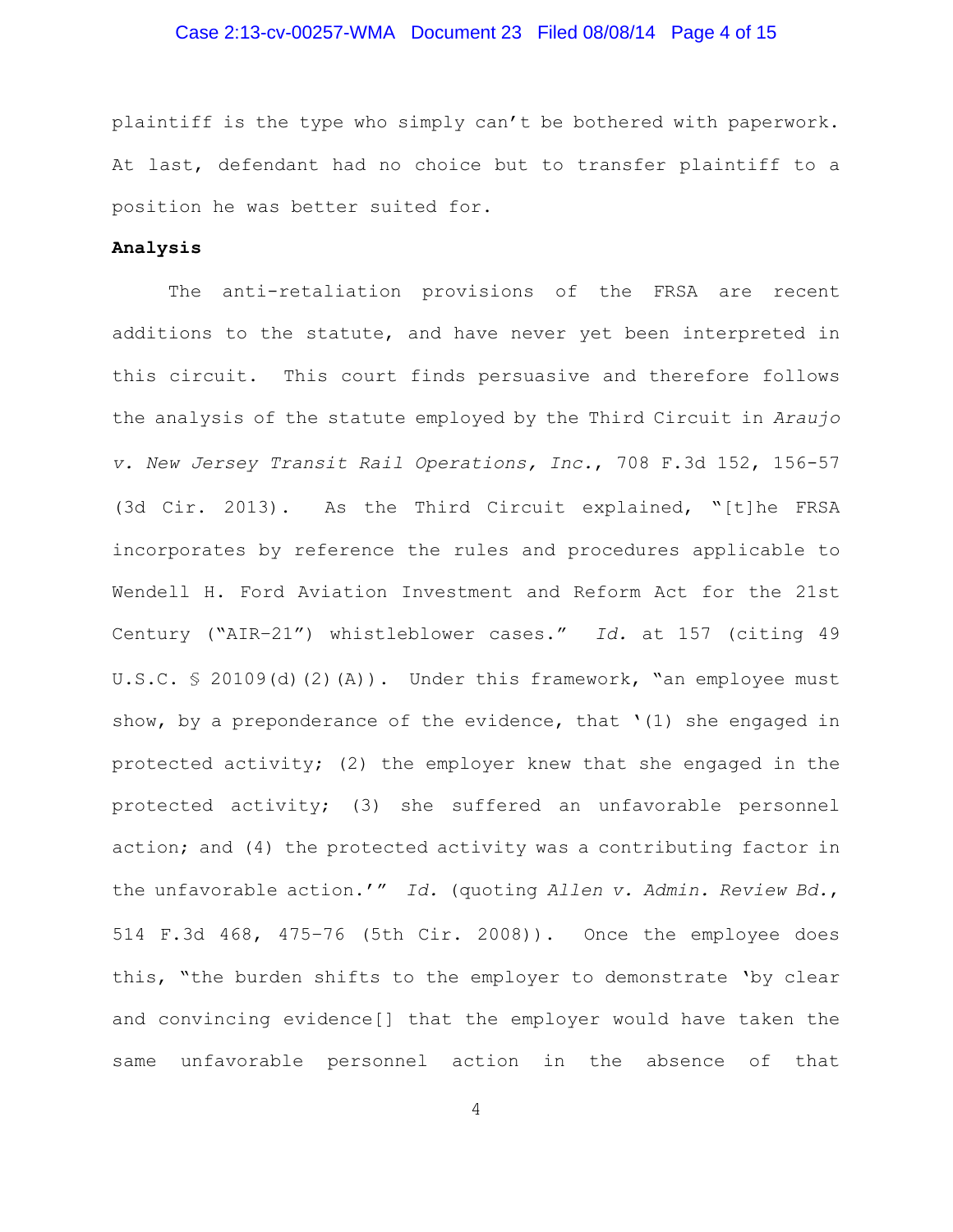behavior.'" *Id.* (quoting 49 U.S.C. § 42121(b)(2)(B)(ii)).

Defendant in this case denies that plaintiff has produced evidence sufficient to satisfy the first and fourth elements of his initial burden, namely, whether plaintiff engaged in protected activity, and whether it was a contributing factor in the unfavorable action. Defendant also briefly argues that it would have taken the same unfavorable action even if plaintiff had engaged in protected activity.

### **A. Protected Activity**

The parties' dispute over the "protected activity" element is a purely factual dispute, with no legal component. The parties are in full agreement that fabricating safety violations on a safety report would violate federal safety regulations, and thus that an employee's refusal to fabricate a safety violation would be protected activity under the FRSA. The only question is whether plaintiff has produced evidence to reflect that defendant did, in fact, instruct plaintiff to make one or more fabrications. If not, plaintiff had nothing to refuse, and defendant had nothing to retaliate against.

Plaintiff relies primarily on two pieces of evidence to show that defendant instructed him to report safety violations that did not occur. First, he has produced an April 2010 email sent by Daniel Bostek, plaintiff's supervisor, to all of defendant's RFEs.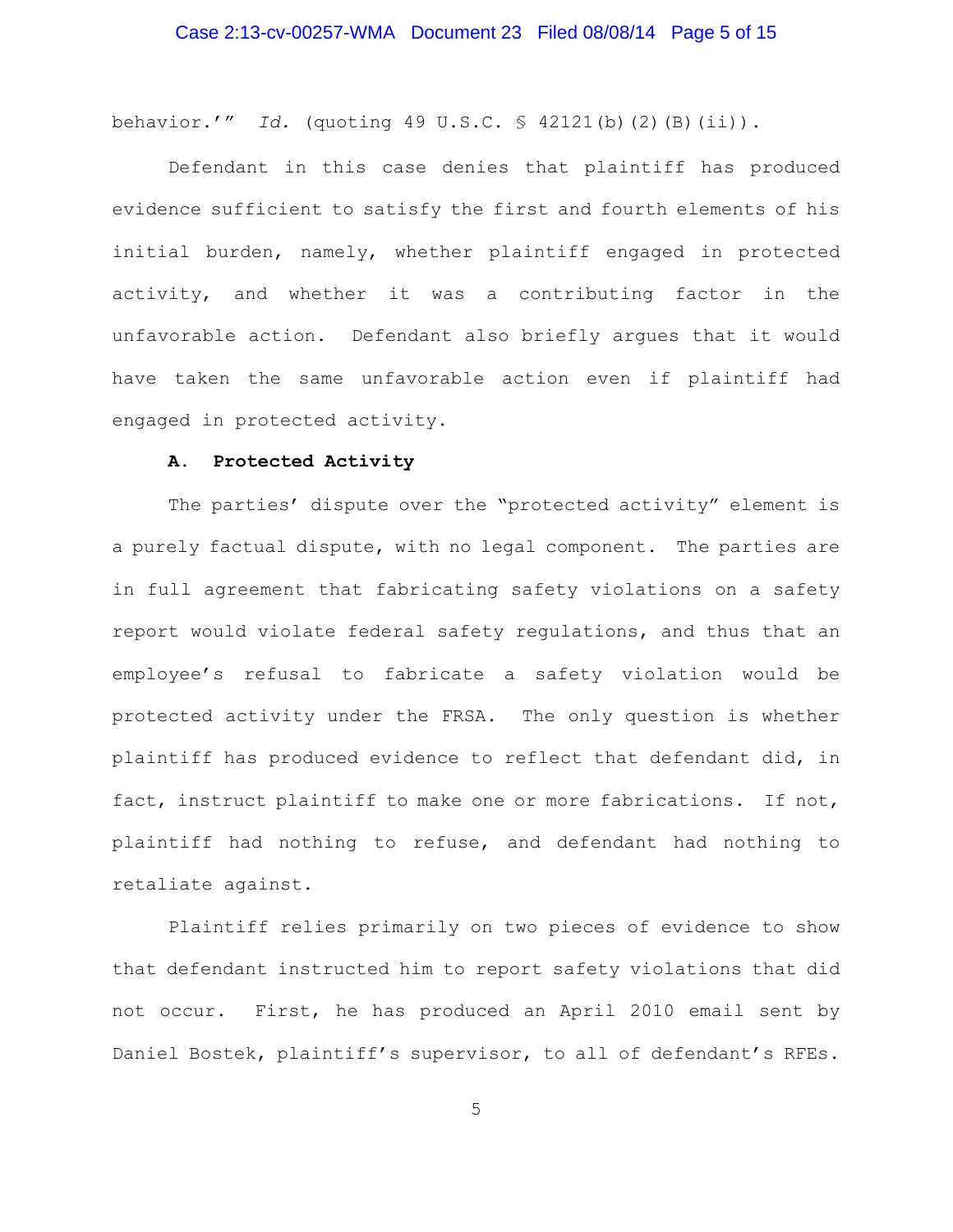The email says:

Every RFE on this division is expected to report on the Tuesday May 4th safety call[] the total number of proactive handlings [made.] . . . Each RFE should be prepared to discuss not less than six (6) unique handlings during the call. If you are not prepared to discuss your handlings on the call, we will discuss them in my office on May 5th at  $0600$ am. . . . This activity is not optional.

Bostek Email of April 23, 2010 (Pl.'s Ex. "D.17-2" at 11).

The import of this email is open to interpretation. Plaintiff makes the argument that the jury can be expected to note that the email lists an exact number of "handlings" (reports of safety violations with proper corrective action) that are required, and that it threatens reprisal if that number is not met. The jury may conclude from this that, by strong insinuation, defendant was instructing plaintiff to fabricate safety violations, i.e., "this is a strict quota, meet it *by any means necessary*, wink wink." On the other hand, from defendant's point of view, the jury should not be allowed to read a "quota" into an email in which "quota" is not mentioned. The email impresses upon the RFEs the importance of reporting violations, but the "quota" of six reports is not absolute. An employee with a really great excuse might offer it to Bostek during the May 4 telephone call or in the private meeting the following day. The email does not advertise any automatic discipline. More importantly, the email contains no reference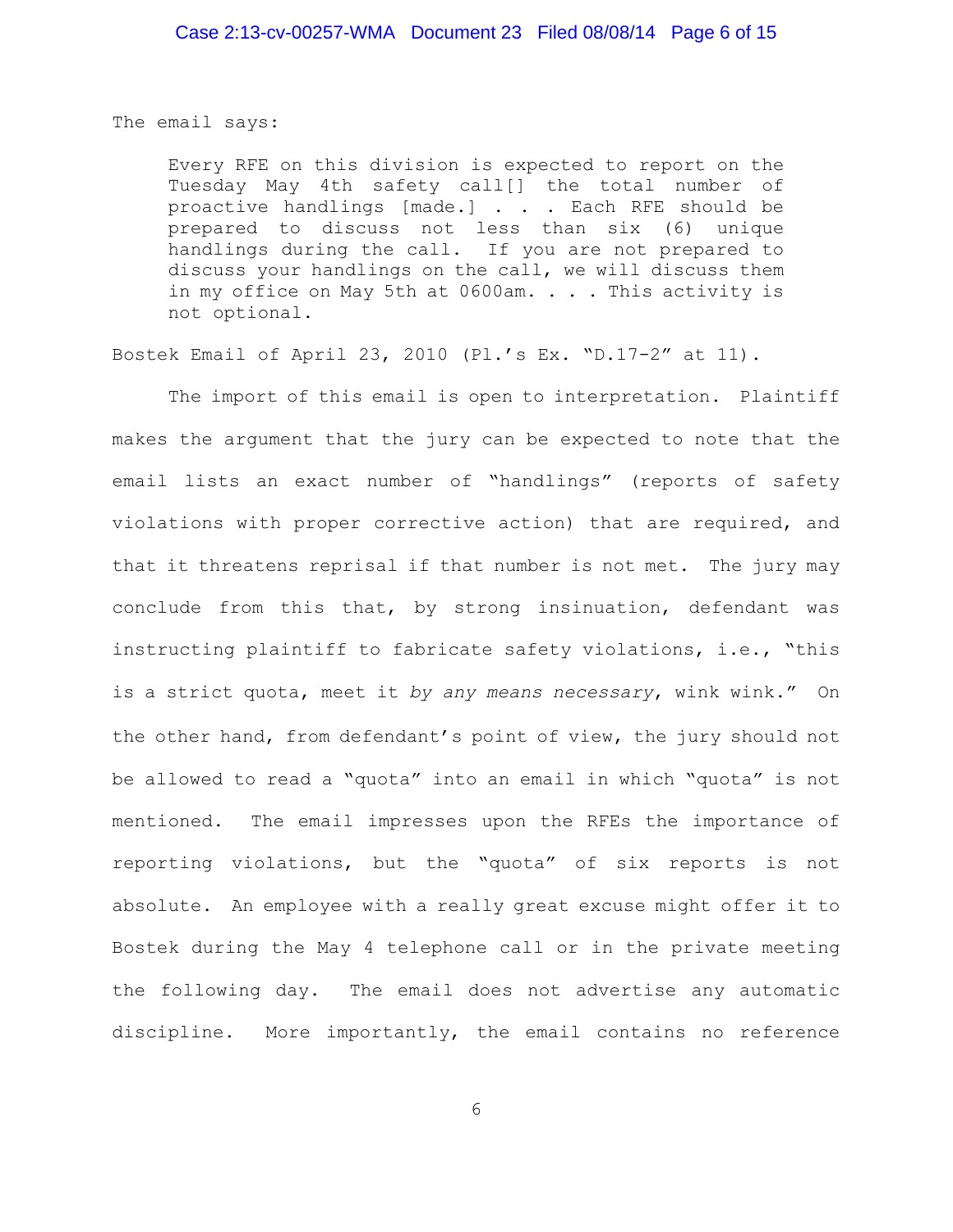### Case 2:13-cv-00257-WMA Document 23 Filed 08/08/14 Page 7 of 15

whatsoever to fabrication or falsification of safety reports. Plaintiff, in order to win, would be expecting the jury to make a significant, if not impossible, inferential leap.

Plaintiff's explanation of the email, however, gains greater strength when viewed in the context of his second primary evidence, that is, plaintiff's own deposition testimony of what occurred on May 5, 2010. Just as the email promised, plaintiff had been asked to discuss six proactive handlings during a May 4 conference call and, having failed to find six handlings, had been required to show up in Bostek's office at 6:00 a.m. the next day. Predictably, the conversation was not a pleasant one. As soon as plaintiff walked into the room, he says, "Mr. Bostek started hollering, 'Why did you not get six violations? My boss instructed me to get six violations. No matter how I had to do it, I was to show six violations.'" Morgan Dep. at 64 (Pl.'s Ex. "D.17-1" at 16). Plaintiff says that he tried to explain that there were simply no violations to report, but Bostek continued to yell: "No matter what, if my boss tells me to do something, you are to do it no matter how you are to do it." *Id.* Plaintiff says that he tried to explain that the only way he could report more safety violations would be to make them up. Bostek allegedly responded, "Well, I would do whatever my boss instructed me to do. However I had to do it, I would get it done." *Id.* at 65 (Pl.'s Ex. "D.17-1" at 17).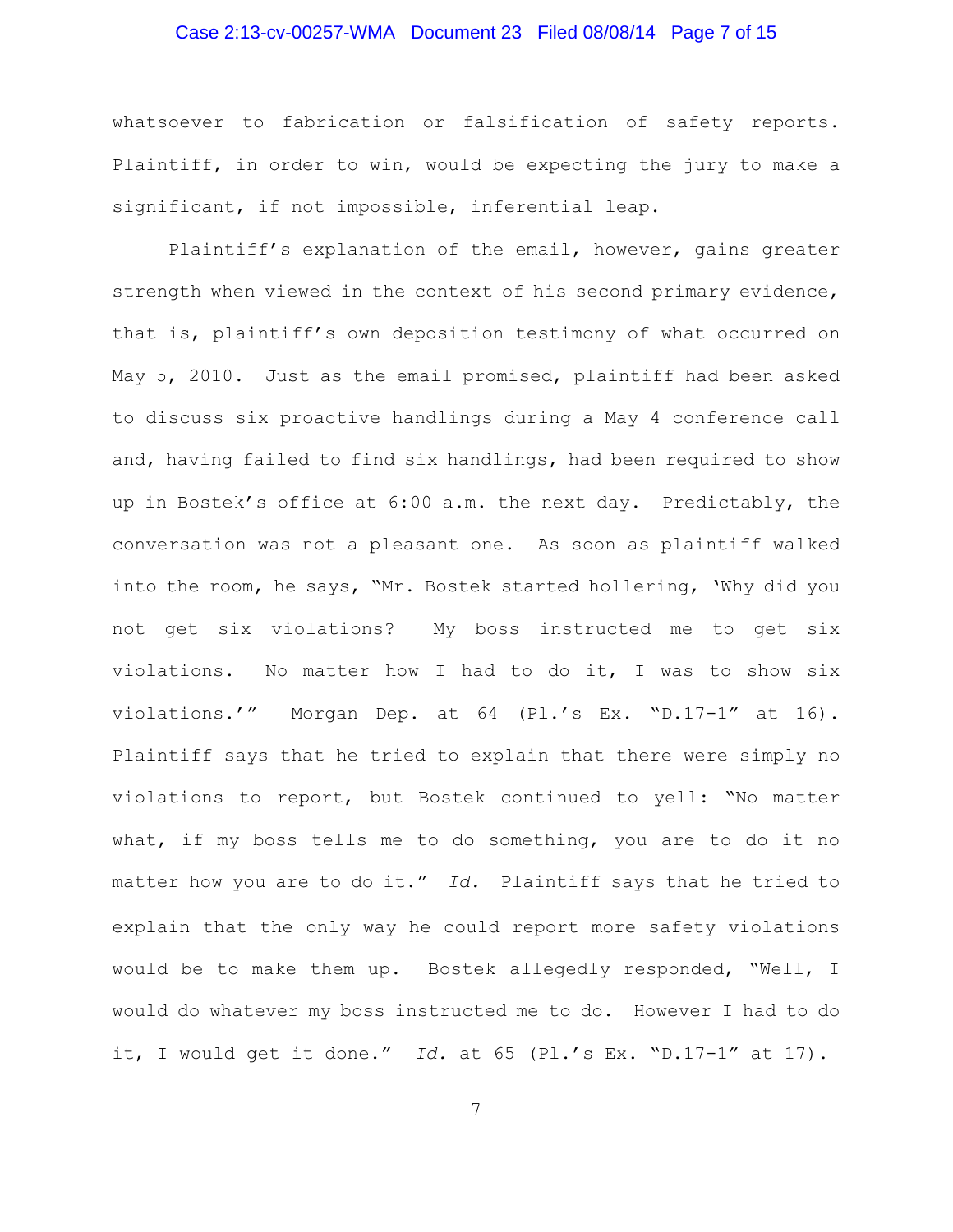# Case 2:13-cv-00257-WMA Document 23 Filed 08/08/14 Page 8 of 15

This May 5 conversation, as described by plaintiff, provides extra punch for the insinuation theory of the May 4 email. The conversation and the email, viewed together, provide sufficient evidence for a jury to conclude that defendant instructed plaintiff to fabricate safety violations. It is undisputed that plaintiff did not make any such fabricated reports. Plaintiff has therefore met his burden, for the purpose of defending summary judgment, of showing that he engaged in a "protected activity" under the FRSA.

This is not to say, of course, that the jury will necessarily agree with plaintiff once all relevant evidence is presented. As defendant rightly points out, plaintiff's own deposition testimony is blatantly self-serving, and the jury may choose not to credit it. Moreover, defendant argues, Bostek's angry comments are much less damning when viewed in full factual context. In April, 2010, at the time of Bostek's email and follow-up oral comments, plaintiff's division was on pace to suffer approximately 72 derailment incidents for the year, an increase of almost 70% from the previous year. *See* RVD Report at 1 (Def.'s Ex. F.A. at 1). Defendant's management was understandably frustrated and chagrined. Defendant says that Bostek's so-called "quota" was spurred by a desperate need to improve train safety, something that Bostek thought would be achieved if the RFE's found and reported more **real** safety violations, not made-up ones. Viewed in light of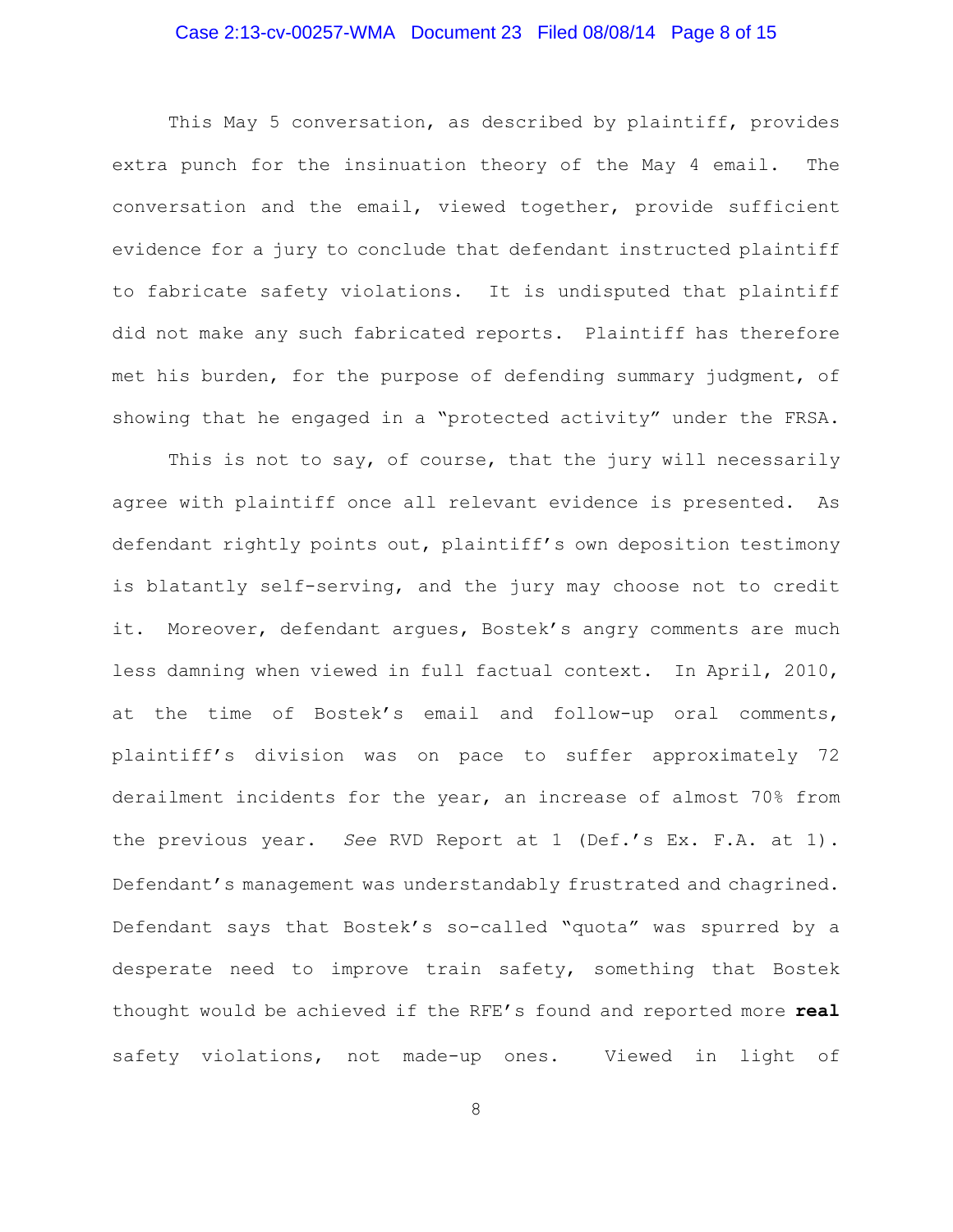### Case 2:13-cv-00257-WMA Document 23 Filed 08/08/14 Page 9 of 15

defendant's apparent safety crisis, the jury may conclude that Bostek's angry "whatever it takes" comments were inspired by justifiable incredulity at plaintiff's claims that he could not find safety violations, rather than that the comments were meant as an order to fabricate violations. Finally, to the extent relevant, defendant points out that any "quota" obligation apparently had the desired effect. Derailment incidents tapered off in the second half of the year, with a final count of 49, only about a 14% increase from the previous year.

It is not for the court to weigh the evidence designed to make it more or less likely for the jury to interpret defendant's communications to plaintiff as an instruction to fabricate safety violations. It is enough at this stage to say that plaintiff has produced sufficient evidence upon which a jury could find that his interpretation is the correct one. Defendant is therefore not entitled to summary judgment. Its attack on the reliability and/or significance of plaintiff's evidence will make for an interesting jury trial.

## **B. Causation**

The second issue on summary judgment consideration is over whether plaintiff has produced sufficient evidence to carry his burden of showing that "the protected activity was a contributing factor in the unfavorable action." *Araujo*, 708 F.3d at 157.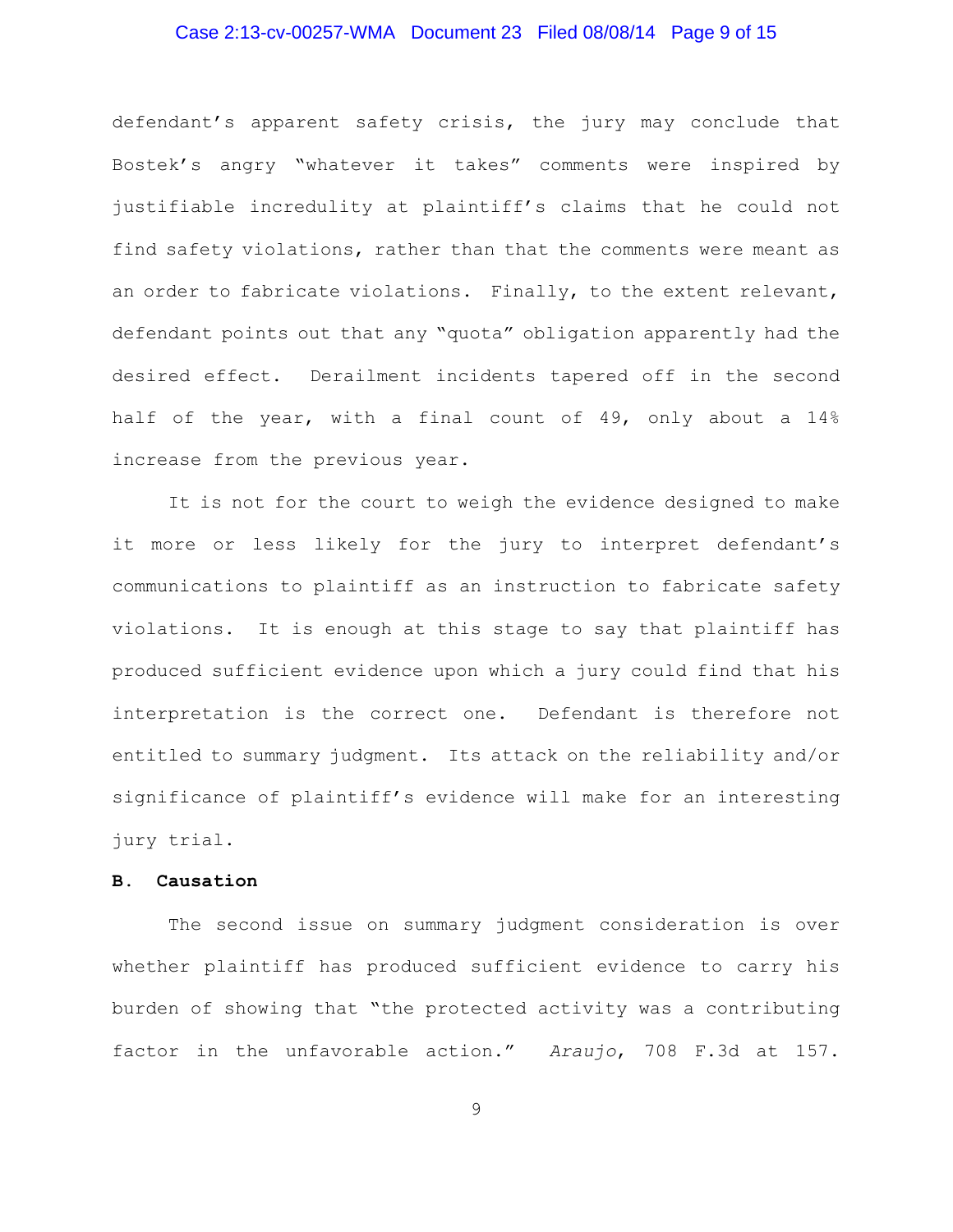### Case 2:13-cv-00257-WMA Document 23 Filed 08/08/14 Page 10 of 15

Defendant has two arguments on this issue. First, it points out that plaintiff's participation in the PIP programs was intended to correct not only his failure to report enough safety violations, but also several other shortcomings. It was his failure to "pass" the PIP trainings, including failure to improve on these other issues, that caused his eventual demotion or transfer. Defendant says that the court must not second guess its demotion decision in this context because doing so would violate the rule that the court should not act "as a super-personnel department that reexamines an entity's business decisions." *Elrod v. Sears, Roebuck & Co.*, 939 F.2d 1466, 1470 (11th Cir. 1991). Defendant next argues that the demotion, which occurred in February, 2012, was too far temporally removed from the May 2010 communications for there to be any causal connection between the two. Defendant points out that a DOL regulation allows an employee to demonstrate causation by showing, "for example,  $\ldots$  the adverse personnel action took place shortly after the protected activity." 29 CFR  $\frac{1}{9}$  1979.104(b)(2). It reasons that an adverse action that does not take place shortly after the protected activity cannot show causation. It cites a number of Title VII cases for the proposition that an extended time lapse between the protected activity and the adverse employment action is a barrier to proving causation.

Defendants' two arguments both fail for the same reason. The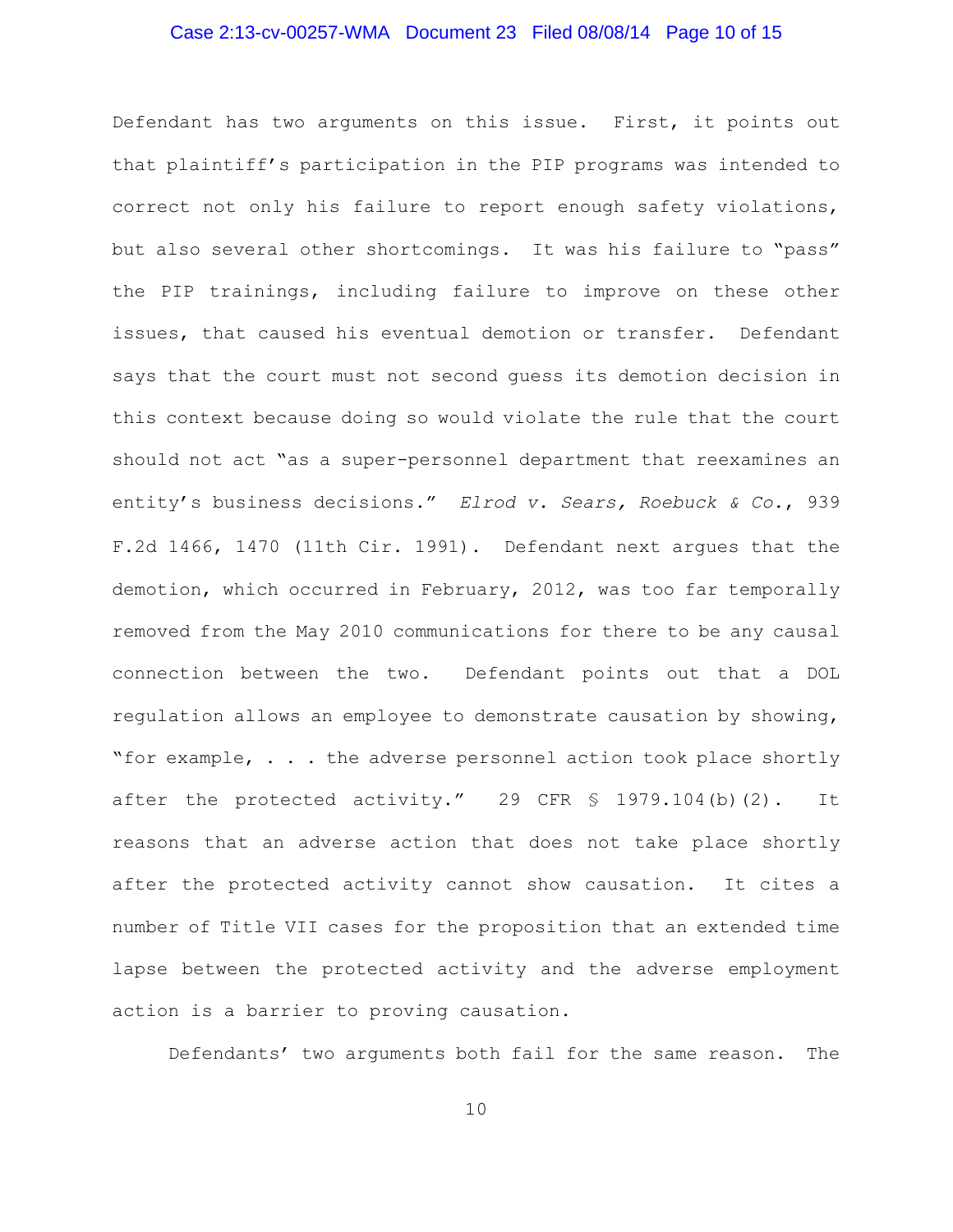### Case 2:13-cv-00257-WMA Document 23 Filed 08/08/14 Page 11 of 15

FRSA contains, on its face, a lighter causation standard than do other employment retaliation statutes. *Compare, e.g.*, Title VII, 42 U.S.C. § 2000e-3(a) ("It shall be an unlawful employment practice for an employer to discriminate against [an employee] . . . **because** he has made a charge, testified, assisted, or participated in any manner in an investigation, proceeding, or hearing under this subchapter.") (emphasis added), *with* the FRSA, 49 U.S.C. § 20109(a)(2) (Unlawful when the "discrimination **is due,** in whole or in part, to the employee's [protected act].") (emphasis added); *see Araujo*, 708 F.3d at 158 ("Considering the plain meaning of the statute, FRSA burden-shifting is much more protective of plaintiff-employees than the *McDonnell Douglas* framework."). Defendant's reliance on *Elrod*, which dealt with the Age Discrimination in Employment Act, and the several time-bar type cases, which dealt with Title VII, is thus misplaced. The standards developed in those cases are not applicable to this case.

Under the FRSA, a plaintiff need only show that retaliation was a "contributing factor" to the adverse employment decision, "which alone or in combination with other factors, tends to affect in any way the outcome of the decision." *Id.* at 158 (quoting *Ameristar Airways, Inc. v. Admin. Review Bd., U.S. Dep't of Labor*, 650 F.3d 562, 567 (5th Cir. 2011)). If it is assumed that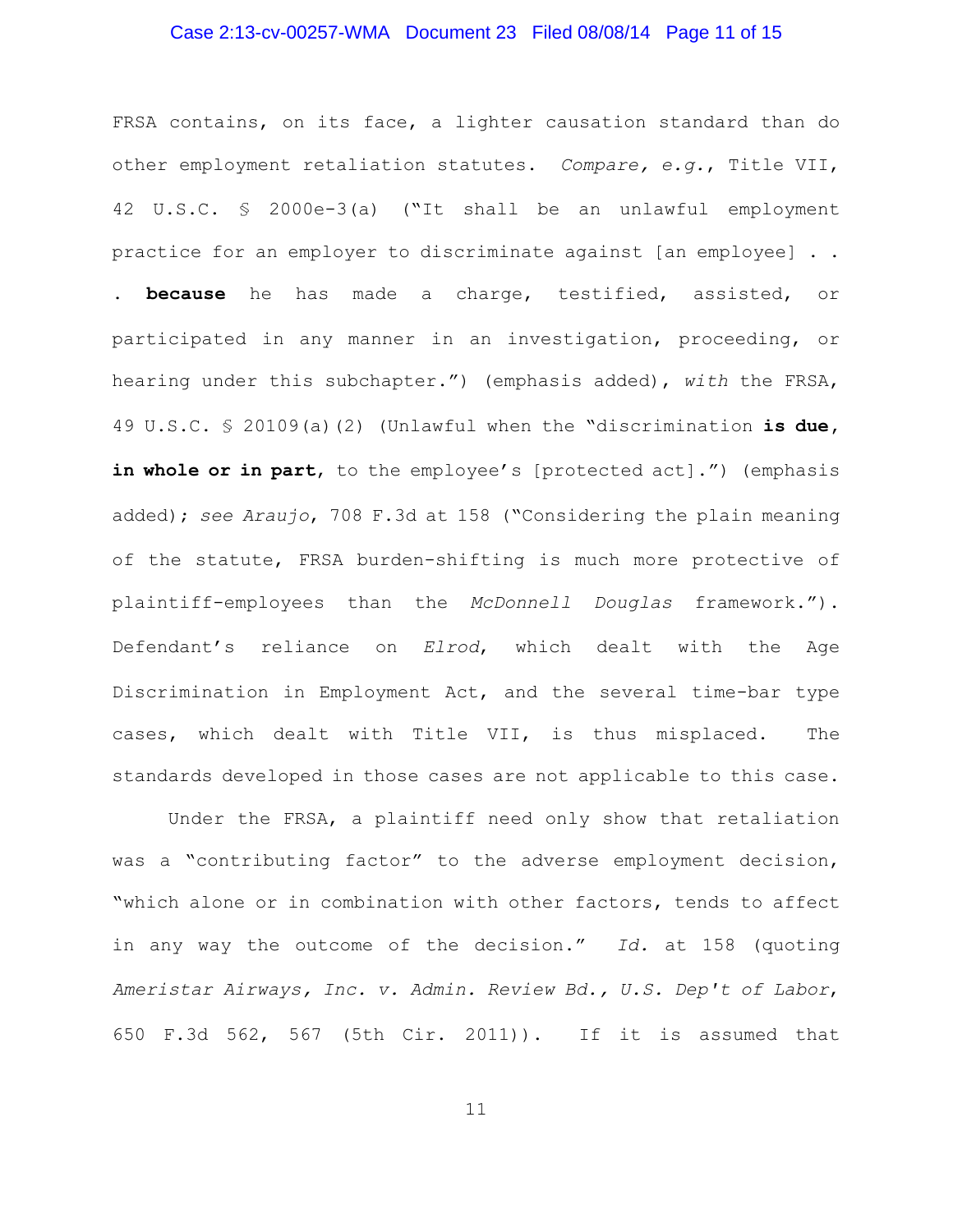### Case 2:13-cv-00257-WMA Document 23 Filed 08/08/14 Page 12 of 15

defendant did instruct plaintiff to fabricate safety violations, defendant's apparent anger in response to plaintiff's refusal is enough for a jury to find that plaintiff's refusal was a contributing factor to defendant's demotion decision.

Moreover, plaintiff has produced evidence that would satisfy a much less lenient burden. In addition to circumstantial evidence that his protected activity played some part in defendant's decision, plaintiff has presented direct evidence that defendant's motive was retaliatory, to the point of vengefulness. Shortly after the spring 2011 email and conversations, an anonymous RFE sent an email to a company higher-up complaining about the quota, and Bostek received a scolding phone call about it. Plaintiff alleges that Bostek responded by calling plaintiff, along with one other RFE, into his office a second time. His purpose was not to apologize. As plaintiff recounts: "[Bostek] looked at me straight in the eye and said, 'I'm going to fire whoever sent that email.' . . . I said, 'Boss, I didn't send it.' . . . He said, 'I will find out.' He said, 'And they will lose their job. They will no longer be a company officer.'" Morgan Dep. at 73 (Pl.'s Ex. "D.17-1" at 19). As with plaintiff's other deposition testimony, whether the jury will believe this or not is an open question. But if the testimony is believed, it provides adequate evidence upon which the jury can find that plaintiff's refusal to fabricate safety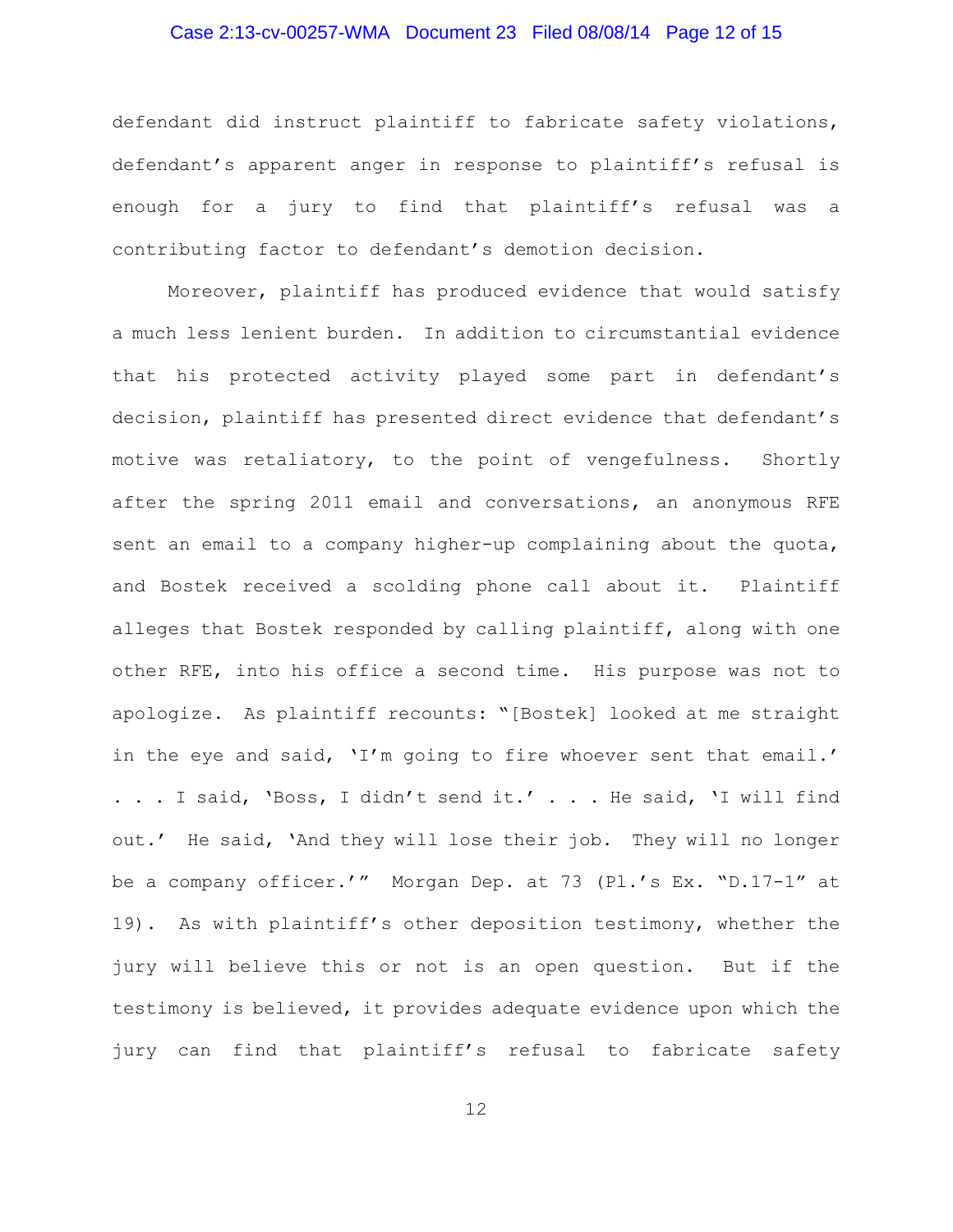### Case 2:13-cv-00257-WMA Document 23 Filed 08/08/14 Page 13 of 15

violations was a contributing factor to defendant's demotion decision.<sup>1</sup> Indeed, this court ventures to quess that a jury would be persuaded by this testimony, if they believe it, that the demotion was, at least in part, payback for plaintiff's protected refusal to fabricate.

#### **C. Other Arguments**

Conceding *arguendo* that plaintiff has met all elements of his initial burden, defendant argues that it is still entitled to summary judgment because it has demonstrated "by clear and convincing evidence[] that the employer would have taken the same unfavorable personnel action in the absence of that behavior." *Araujo*, 708 F.3d at 157. Defendant claims that its standard practice for underperforming employees was to schedule them for PIPs and, if performance did not improve, transfer them to other positions. It presents evidence that it treated a large number of other employees, none of whom were part of the alleged "quota"

 $1$ This retaliatory behavior is arguably a better fit for 49 U.S.C. § 20109(a)(1)©, another paragraph of the statute, which prohibits retaliation for "provid[ing] information . . . in any investigation regarding any conduct which the employee reasonably believes constitutes a violation of any Federal law, rule, or regulation, . . . if the information is provided to . . . a person with supervisory authority over the employee or such other person who has the authority to investigate, discover, or terminate the misconduct." Plaintiff references this paragraph in complaint, *see* Compl. ¶ 29, but the parties focus their summary judgment arguments on the "refusal" language of § 20109(a)(2).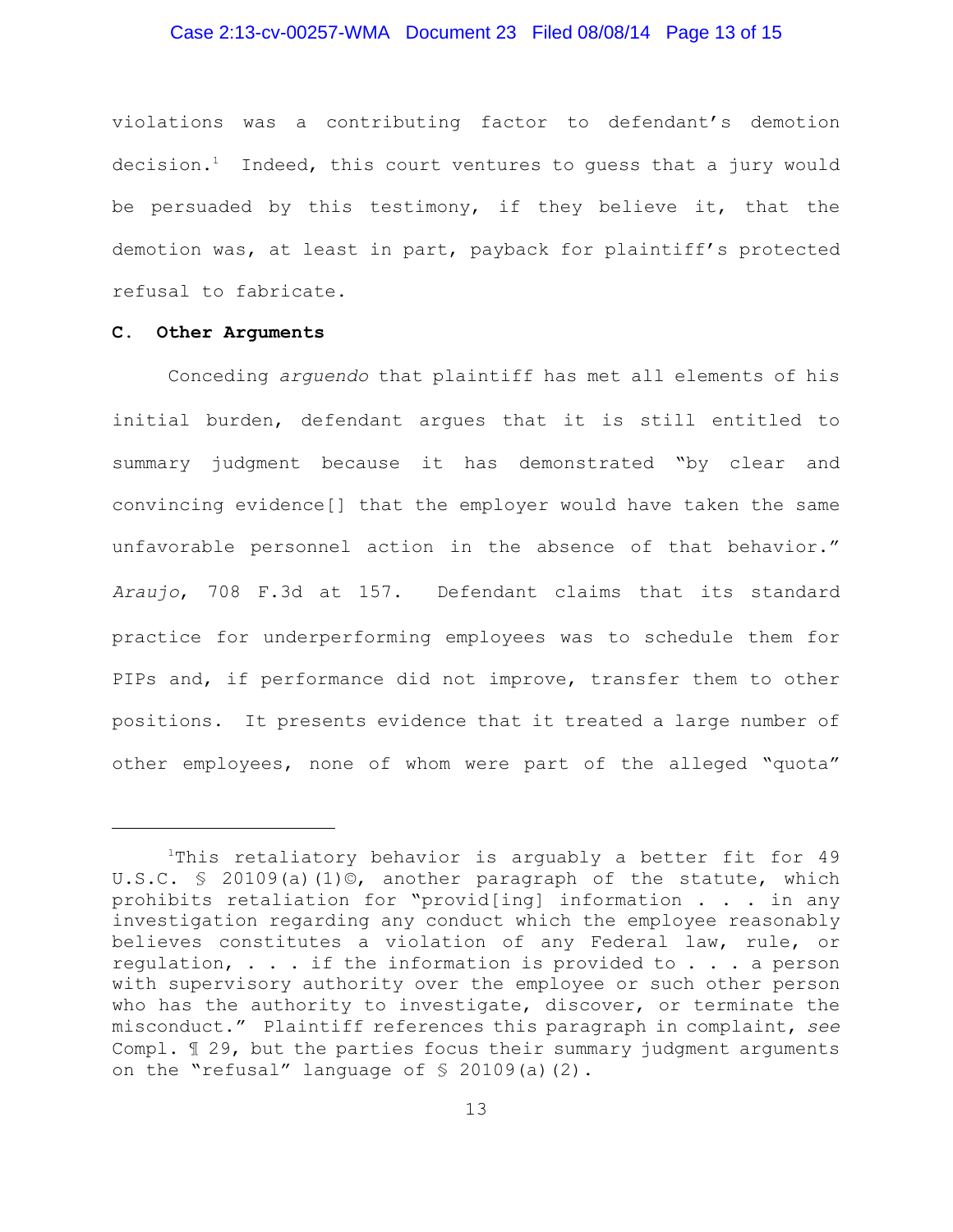### Case 2:13-cv-00257-WMA Document 23 Filed 08/08/14 Page 14 of 15

discussions, exactly the same way it treated plaintiff. From this it argues that its treatment of plaintiff was not affected in any way by any possible refusal to falsify safety reports.

Oddly, defendant pursues its argument that plaintiff was treated the same as other employees by pointing out dissimilarities in his treatment. No doubt in an effort to emphasize its overall fairness and patience, defendant claims that "Mr. Morgan was the only person given two PIPs [rather than just one,] and the only one who was offered a transfer to another officer position when he did not successfully complete his PIP." Def.'s Mem. at 36. However, this dissimilar treatment could be viewed as evidence that defendant was trying to cover its tracks or talk plaintiff out of litigation, and not as evidence of fairness and patience. Even if not so viewed, it will be up to the jury to determine whether defendant has proven by the higher burden of "clear and convincing evidence" that it would have reached the same decision without any regard whatsoever to plaintiff's refusal to fabricate safety violations.

#### **CONCLUSION**

For the foregoing reasons, the court concludes that this case contains genuine disputes as to material facts, so that defendant is not entitled to judgment as a matter of law. Defendant's motion for summary judgment (Doc. 16) is therefore DENIED.